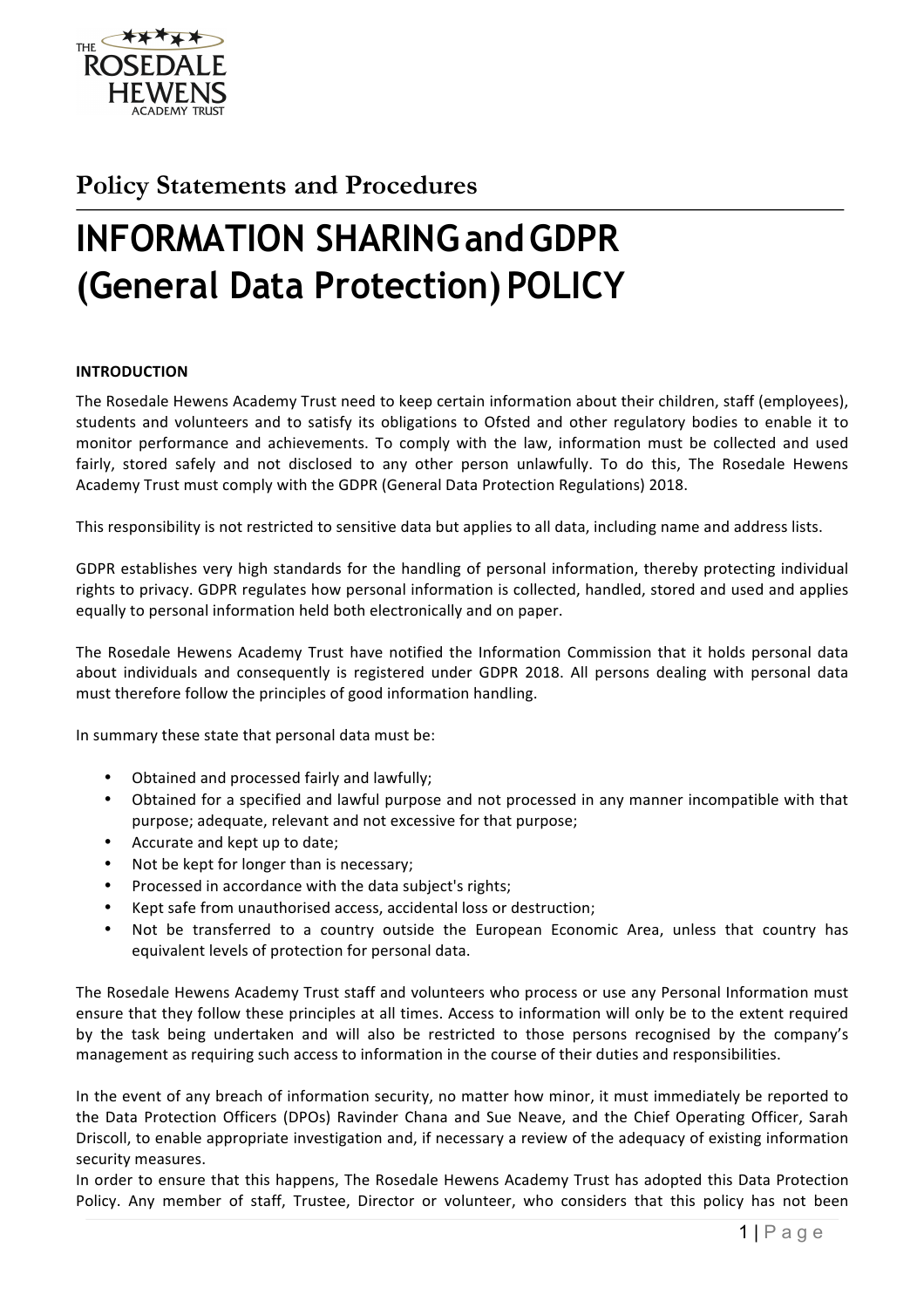followed in respect of personal data about him/herself, should raise the matter with the DPO initially. If the matter is not resolved it should be raised as a formal grievance.

# **NOTIFICATION OF DATA HELD AND PROCESSED**

All employees, trustees, volunteers, members, clients, service users and other members of the public have the right to:

- Know what information The Rosedale Hewens Academy Trust holds and processes about them and why;
- Know how to gain access to it;
- Know how to keep it up to date;
- Know what The Rosedale Hewens Academy Trust is doing to comply with its obligations under GDPR.

# **THE DATA CONTROLLER AND THE DPOS**

The Rosedale Hewens Academy Trust is the Data Controller, and the organisation is therefore ultimately responsible for implementation. However, a DPO will deal with day-to-day matters. The Rosedale Hewens Academy Trust DPOs are Sue Neave (staff and financial data) and Ravinder Chana (pupil and student data).

# **DIRECTORS AND COMPANY INFORMATION HELD**

Personal information is defined as any details relating to a living, identifiable individual. Within The Rosedale Hewens Academy Trust this applies to employees, trustees, volunteers, members, clients and other members of the public such as job applicants and visitors. We need to ensure that information relating to all these people is treated correctly and with the appropriate degree of confidentiality.

The Rosedale Hewens Academy Trust holds *Personal Information* in respect of its employees, trustees, volunteers, members, clients and other members of the public. The information held may include an individual's name, postal, e-mail and other addresses, telephone and facsimile numbers, subscription details, organisational roles and membership status.

Personal Information is kept in order to enable The Rosedale Hewens Academy Trust to understand the history and activities of individuals or organisations within the voluntary and community sector. This is collected upon application for enrolment into the setting, employment, joining the committee and for other relevant purposes for the effective delivery of services to its members and clients. Some Personal Information is defined as Sensitive Data and needs to be handled with special care (see below).

# **PROCESSING OF PERSONAL INFORMATION**

All staff and volunteers who process or use any Personal Information are responsible for ensuring that:

- Any Personal Information which they hold is kept securely; and
- Personal Information is not disclosed either orally or in writing or otherwise to any unauthorised third party.

Staff and volunteers should note that unauthorised disclosure will usually be a disciplinary matter, and may be considered gross misconduct in some cases.

Personal information should be:

- Kept in a locked filing cabinet; or
- In a locked drawer; or
- If it is computerised, be password protected; or
- Kept only on disk which is itself kept securely.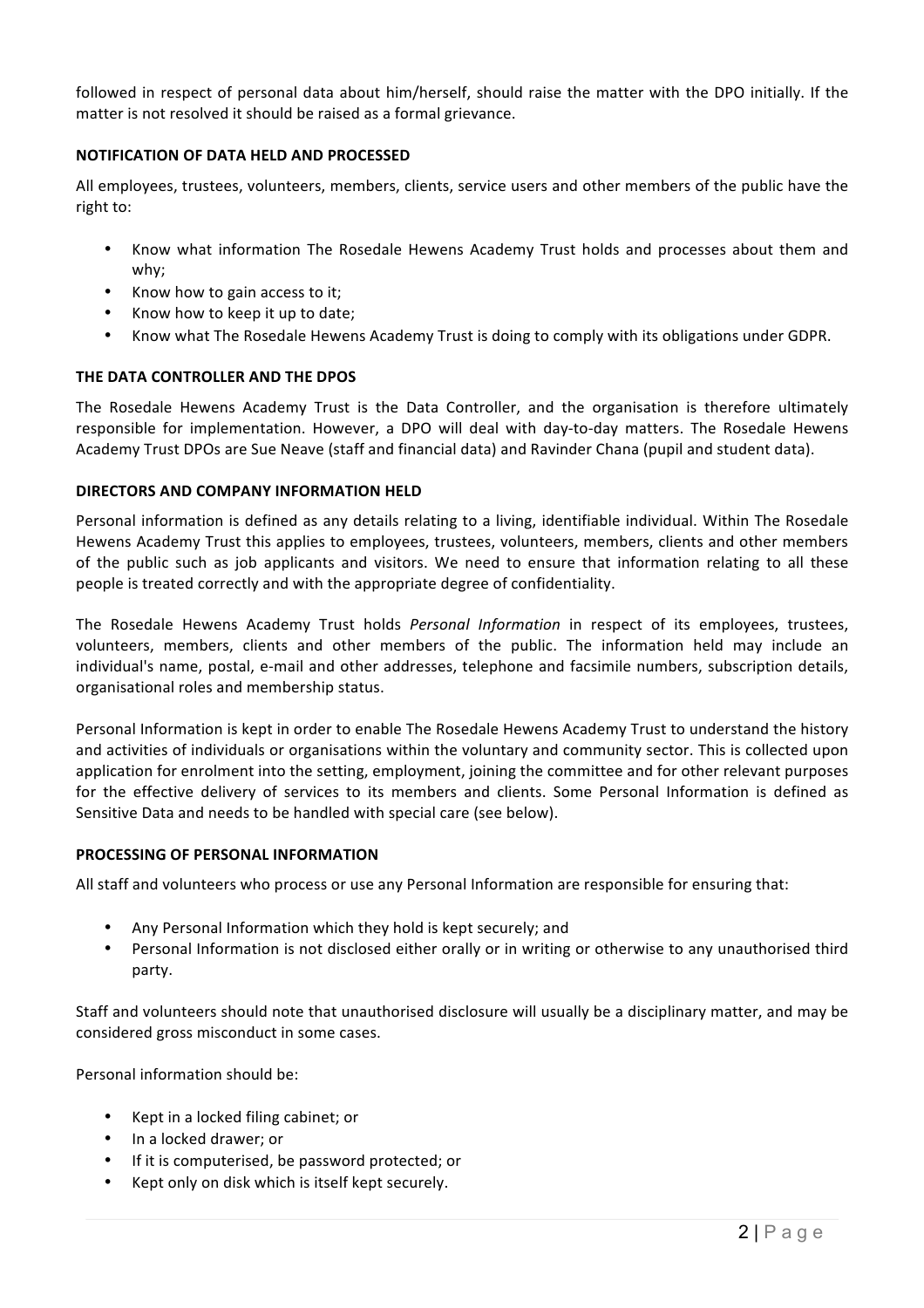# **TELEPHONE CONVERSATIONS AND MEETINGS**

If personal information is collected by telephone, callers should be advised what that information will be used for and what their rights are according to the act.

Personal or confidential information should preferably not be discussed in public areas of The Rosedale Hewens Academy Trust work premises. Wherever possible, visitors should be escorted and not be permitted to wander about the premises on their own.

If possible, visitors should subsequently be escorted out of the premises when the meeting is over. All staff should be aware of the difficulties of ensuring confidentiality in an open plan area and respect the confidential nature of any information inadvertently overheard. Any notes taken during or after an interview should be of relevance and appropriate. It is recommended that such notes are subsequently filed in a legible and coherent manner and that informal notes are retained for a short period (1 year), in a secure place, before being shredded. 

#### **COLLECTING INFORMATION**

Whenever information is collected about people, they should be informed why the information is being collected, who will be able to access it and to what purposes it will be put. The individual concerned must agree that he or she understands and gives permission for the declared processing to take place, or it must be necessary for the legitimate business of The Rosedale Hewens Academy Trust

#### **PUBLICATION AND USE OF THE ROSEDALE HEWENS ACADEMY TRUST INFORMATION**

The Rosedale Hewens Academy Trust aims to make as much information public as is legally possible. In particular information about The Rosedale Hewens Academy Trust staff, trustees and members will be used in the following circumstances:

- The Rosedale Hewens Academy Trust may obtain, hold, process, use and disclose information in connection with the administration, management and business activities of The Rosedale Hewens Academy Trust, including making and keeping lists of members and other relevant organisations
- The Rosedale Hewens Academy Trust may publish information about The Rosedale Hewens Academy Trust and its members including lists of members, by means of newsletters or other publications but with written consent.
- The Rosedale Hewens Academy Trust may confirm to any third party whether or not any person is a member of The Rosedale Hewens Academy Trust if deemed necessary i.e. in the case of Safeguarding or in the best interest of the child.
- The Rosedale Hewens Academy Trust may provide approved organisations that have the legal right with lists of names and contact details of members or other relevant organisations only where the members or other relevant organisations have given their consent.
- Photographs of key staff may be displayed at The Rosedale Hewens Academy Trust and placed on the website with their consent.
- The Rosedale Hewens Academy Trust internal staff contact list will not be a public document and information such as mobile telephone numbers or home contact details will not be given out, unless prior agreement has been secured with the staff member in question.

Any individual who has good reason for wishing details in these lists or categories to remain confidential should contact the DPO.

# **SENSITIVE INFORMATION**

Sensitive information is defined by the Act as that relating to ethnicity, political opinions, religious beliefs, trade union membership, physical or mental health, sex life, criminal proceedings or convictions.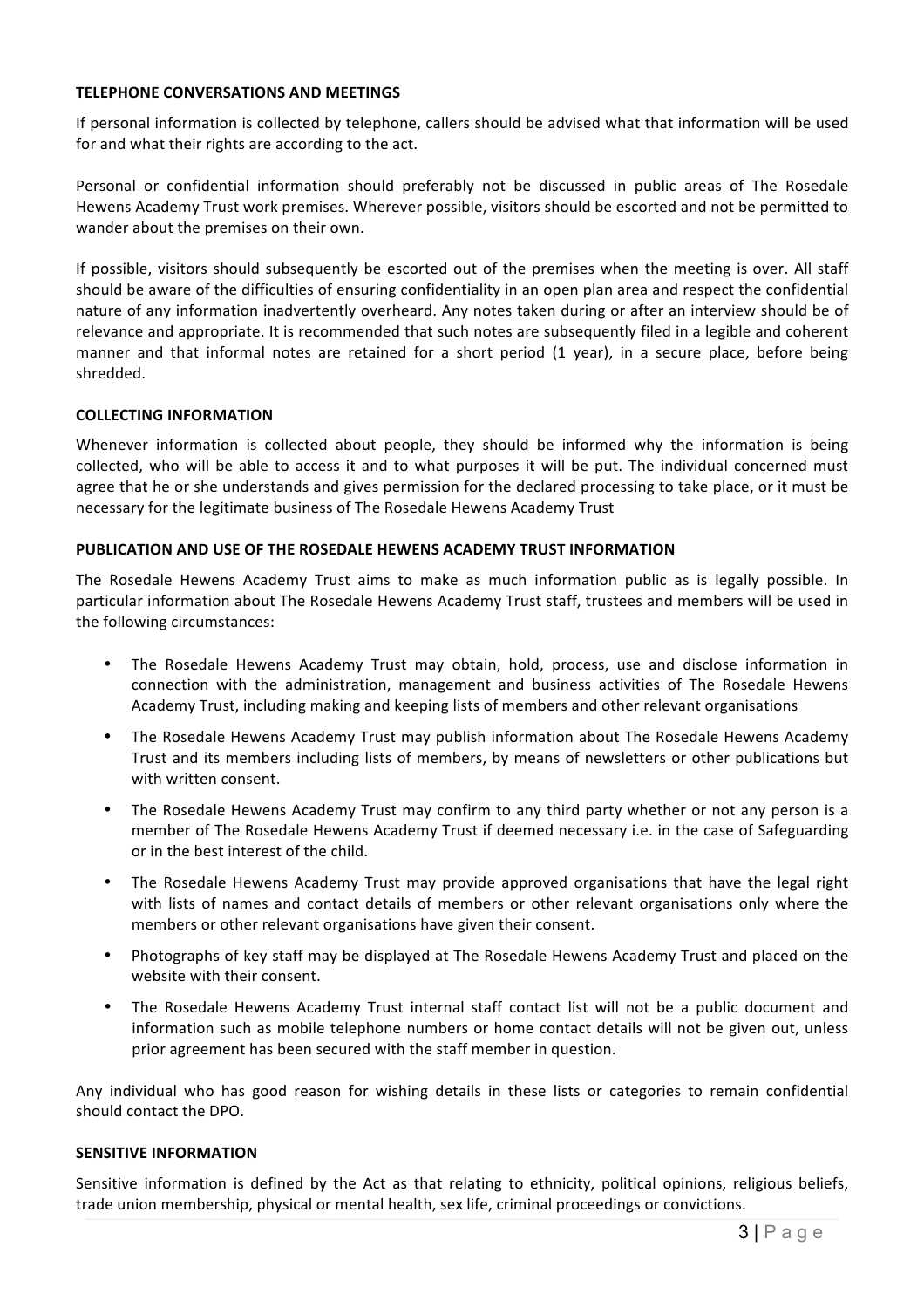The person about whom this data is being kept must give express consent to the processing of such data, except where the data processing is required by law for employment purposes or to protect the vital interests of the person or a third party.

# **DISPOSAL OF CONFIDENTIAL MATERIAL**

Sensitive material should be shredded. Particular care should be taken to delete information from computer hard drives if a machine is to be disposed of or passed on to another member of staff.

# **STAFF RESPONSIBILITIES**

All staff are responsible for checking that any information that they provide to The Rosedale Hewens Academy Trust in connection with their employment is accurate and up to date. Staff have the right to access any personal data that is being kept about them either on computer or in manual filing systems Staff should be aware of and follow this policy, and seek further guidance where necessary.

# **DUTY TO DISCLOSE INFORMATION**

There is a legal duty to disclose certain information, namely, information about: Child abuse, which will be disclosed to social services, or Drug trafficking, money laundering or acts of terrorism or treason, which will be disclosed to the police.

# **RETENTION OF DATA**

The Rosedale Hewens Academy Trust will keep some forms of information for longer than others. Because of storage problems, information about clients cannot be kept indefinitely, unless there are specific requests to do so. 

In general information about clients will be kept for a minimum of one year after they use the services, unless other bodies, such as funders, require The Rosedale Hewens Academy Trust to keep the information longer.

The Rosedale Hewens Academy Trust will also need to retain information about staff. In general, all information will be kept for six years after a member of staff leaves The Rosedale Hewens Academy Trust Some information however will be kept for much longer, for example, if required by funders.

This will include information necessary in respect of pensions, taxation, potential or current disputes or litigation regarding the employment, and information required for job references. A full list of information with retention times is available from the DPO.

# **APPENDICES**

**Appendix A:** *Data Protection Statement* **Page 5**

| Date     | Change(s) Made   | <b>Change Author</b>        |
|----------|------------------|-----------------------------|
| May 2018 | Policy created   | Sarah Driscoll, TRHAT Chief |
|          |                  | <b>Operating Officer</b>    |
| May 2018 | Policy formatted | Jane Thomas, Senior Officer |
|          |                  | - Marketing and Media       |
|          |                  | (TRHAT)                     |